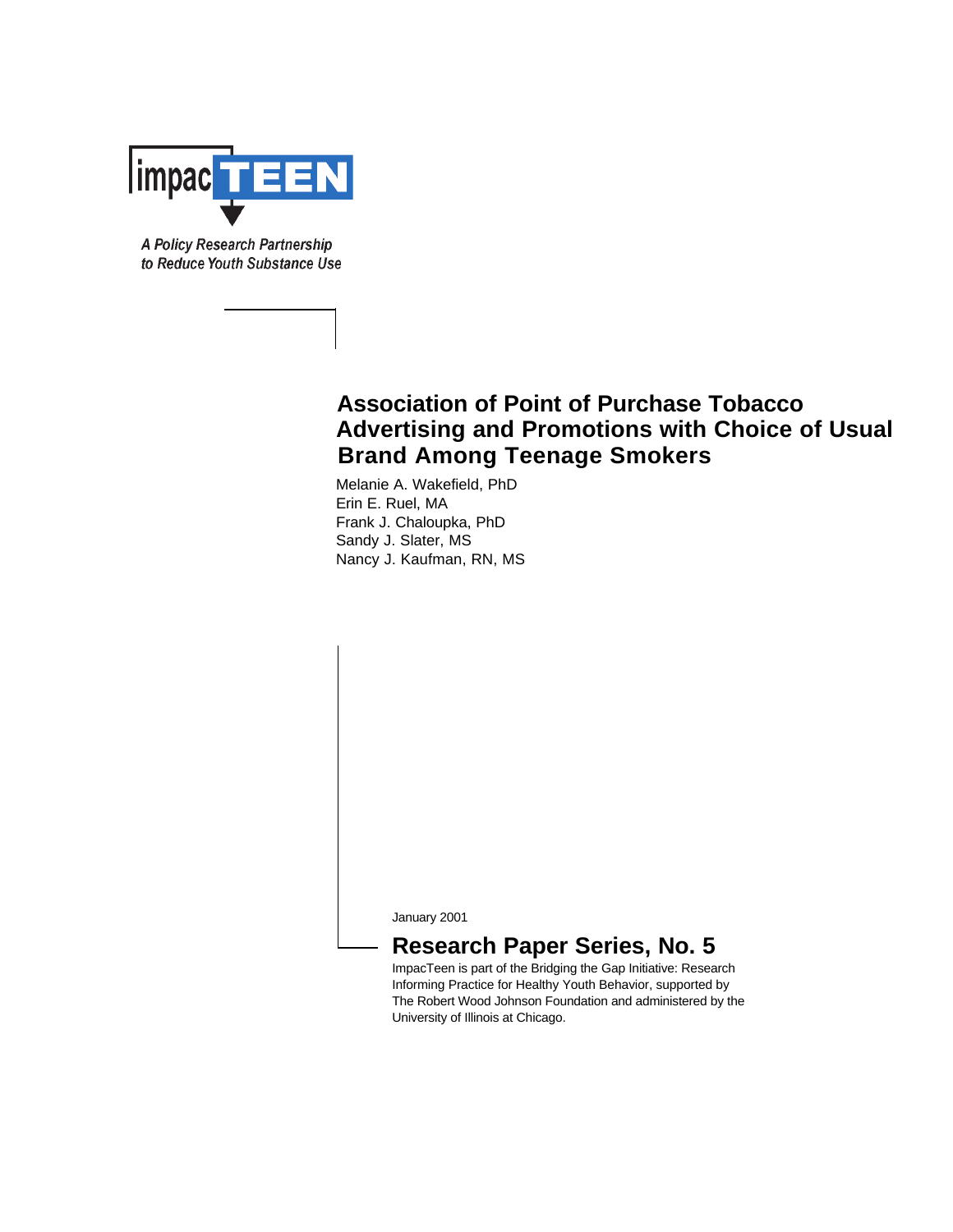### **Acknowledgments**

Supported by grants from The Robert Wood Johnson Foundation to the National Bureau of Economic Research (The Impact of Environmental Factors on Youth and Young Adult Tobacco Use) and the University of Illinois at Chicago (ImpacTeen - A Policy Research Partnership to Reduce Youth Substance Use).

Copyright 2000 University of Illinois at Chicago.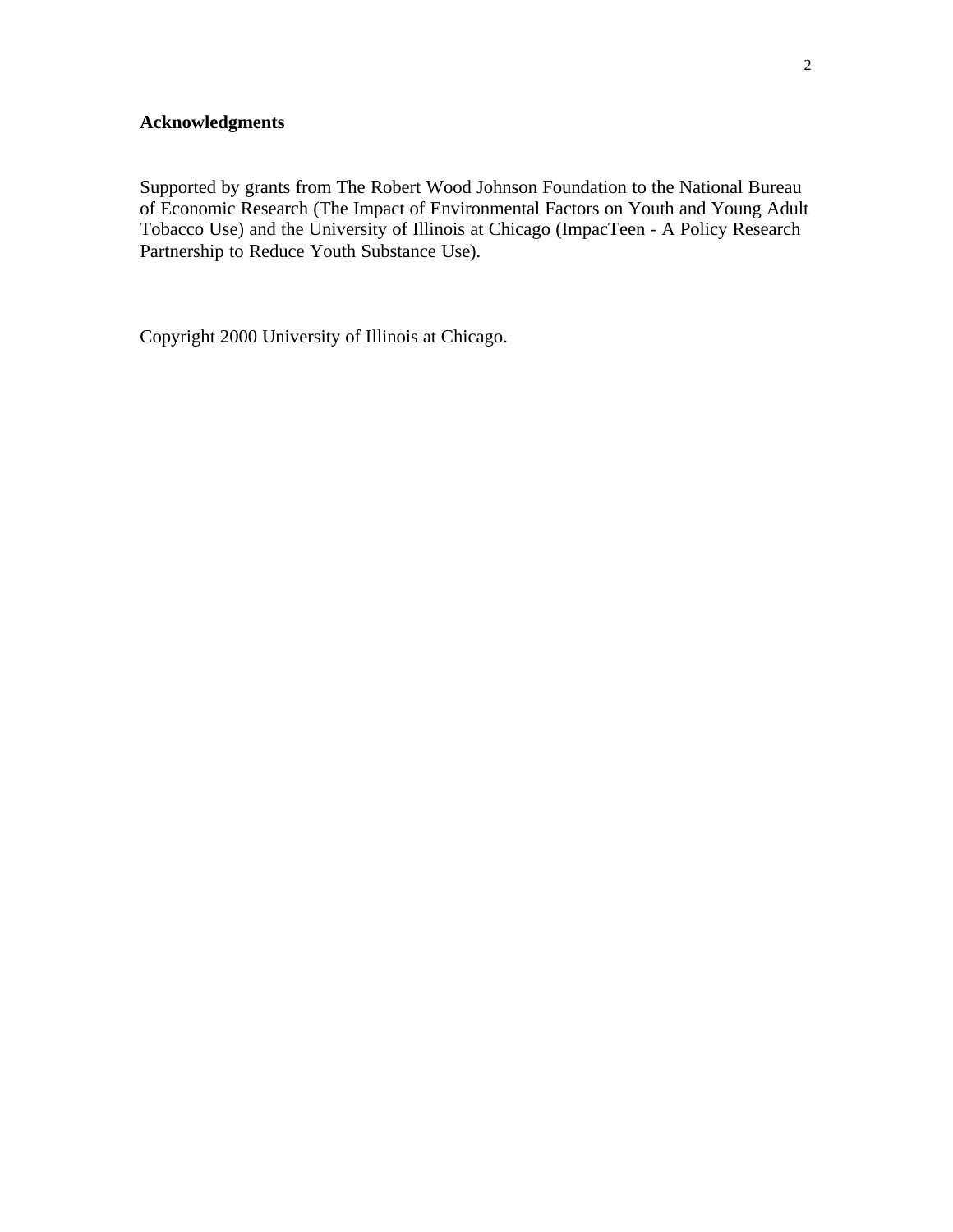#### **Abstract**

Objectives - To determine the relationship between brand-specific advertising and promotions in convenience stores for Marlboro and Camel cigarettes and choice of usual brand among school students.

Design - Cross-sectional survey with merged records of store tobacco advertising and promotions.

Setting – United States.

Participants – 3,890 high school smokers with a usual brand, matched to 196 convenience stores.

Main outcome measures – Choice of Marlboro as a usual brand; choice of Camel as a usual brand.

Results – Choice of Marlboro as a usual brand was associated with presence of a Marlboro gift with purchase ( $p<0.001$ ) and a greater brand share of interior ( $p=.05$ ) and exterior  $(p=.05)$  advertising voice for Marlboro. Choice of Camel as a usual brand was associated with a greater share of interior advertising voice for Camel  $(p<.001)$  but was unrelated to Camel gift with purchase promotions  $(p>0.05)$  and negatively associated with a greater share of exterior advertising voice for Camel  $(p<0.01)$ .

Conclusions – The results are consistent with the notion that Marlboro-specific advertising and promotions may influence choice of Marlboro as a usual brand to smoke among teens, but results for Camel are mixed and inconclusive. Further research is required to confirm and extend these findings.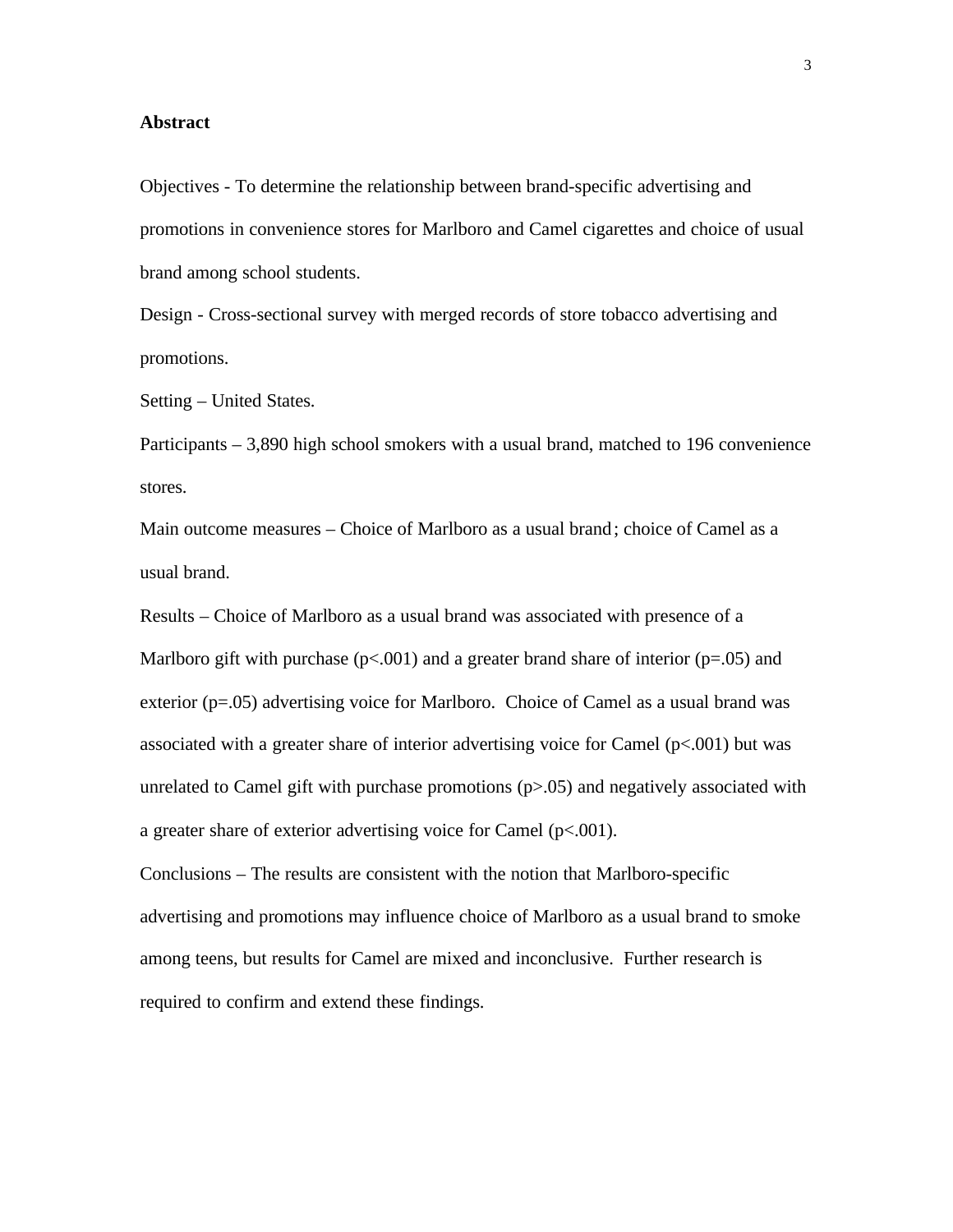#### **Introduction**

There is good evidence that tobacco advertising and promotions are implicated as catalysts in the initiation of smoking among teenagers. Tobacco advertising appeals to teenagers and is recalled by them (Arnett & Terhanian, 1998, Feighery et al., 1998; Pierce et al., 1991; DiFranza et al., 1991). Teenagers also have a high level of participation in tobacco promotions (Pierce et al, 1998; Biener & Siegel, 2000; Sargent et al, in press). Three longitudinal studies have demonstrated that those who own promotional items are more likely to go on to be smokers (Pierce et al, 1998; Biener & Siegel, 2000; Sargent et al., 2000), and there is a significant concordance between ownership of branded tobacco promotional items and the brand teenagers say they would chose if they did smoke (Sargent et al, in press). Redmond (1999) has shown that in years of high tobacco industry promotional expenditure, the rate of smoking initiation among US ninth graders was higher than expected.

Although there is clear evidence that tobacco advertising increases overall demand for cigarettes (Saffer & Chaloupka, 1999), tobacco companies have publicly maintained that the purpose of their advertising is only to promote and maintain choice of a particular brand of cigarettes. However, it is known that brand choices are usually made early during the life of a smoker, with a high concordance between the brand first smoked and the brand eventually selected as a usual brand (DiFranza et al., 1994). Tobacco company documents indicate that cigarette companies appreciate the significance of recruiting the young to their own brands (Pollay, 2000). Research demonstrates that young smokers are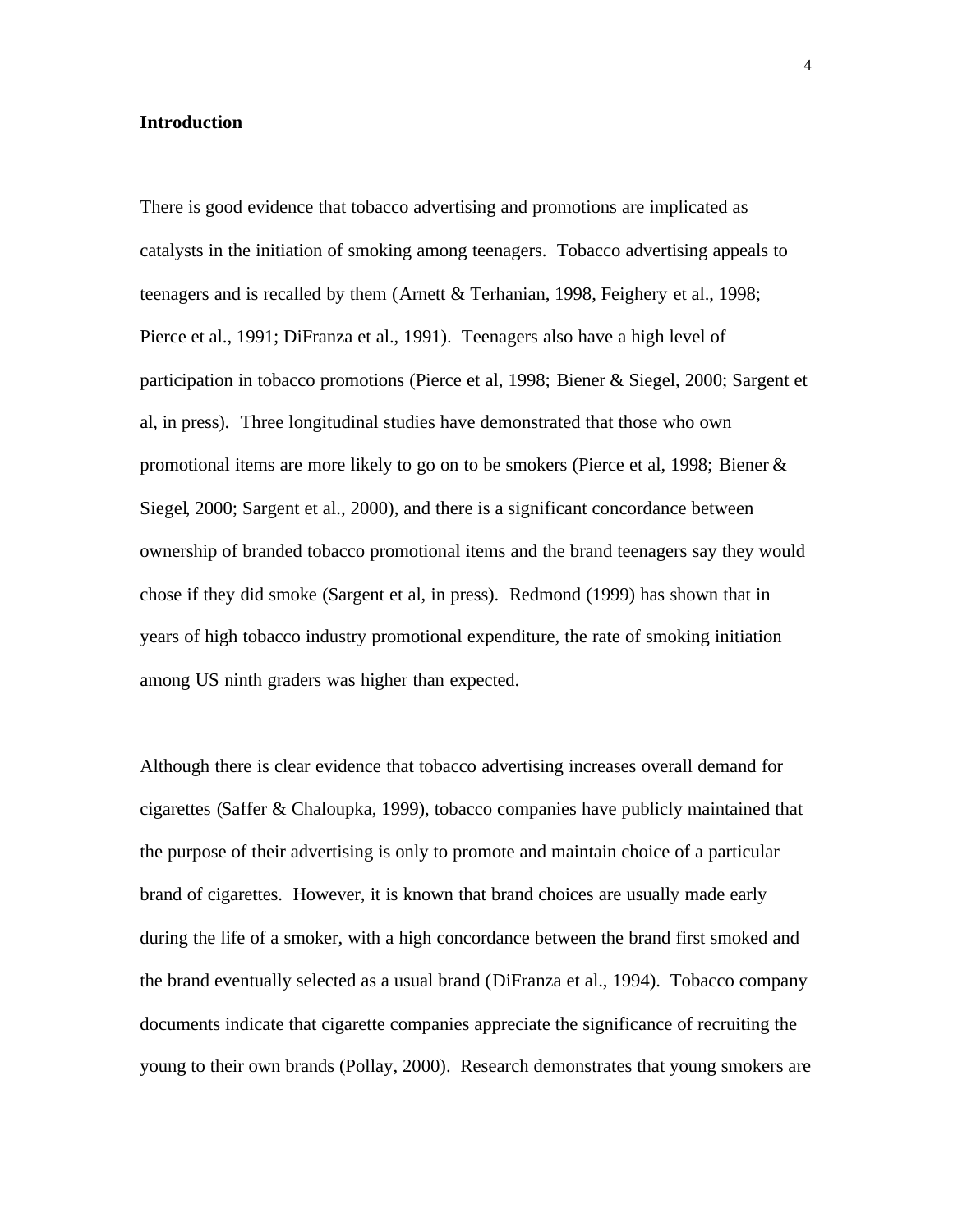about three times more sensitive to brand share of tobacco advertising than older smokers (Pollay et al., 1996), leading to the conclusion that competition between cigarette companies "seems predominated by the battle of brands for market share among the young"  $(p.1)$ .

Given this background, the aim of the present study was to determine whether a higher prevalence of branded promotions and a higher brand share of advertising is associated with a higher prevalence of concordant brand choice among teenage smokers.

#### **Methodology**

#### Student sample selection

The data used for this study were from a survey of United States school students in grades 9 to 12 administered in the Spring of 1996. A three-stage sampling procedure was used, which over-sampled African American, Hispanic and high school students in low income areas. The primary sampling units were counties of the mainland United States and 100 counties were selected with probability proportional to population. In addition to this procedure, 100 additional counties were selected from a sampling frame of 40 counties most populated with African Americans, 40 most populated with Hispanic Americans and 20 most populated with low income earners, as signified by a median household income value of US\$15,000 or less. Within each selected primary sampling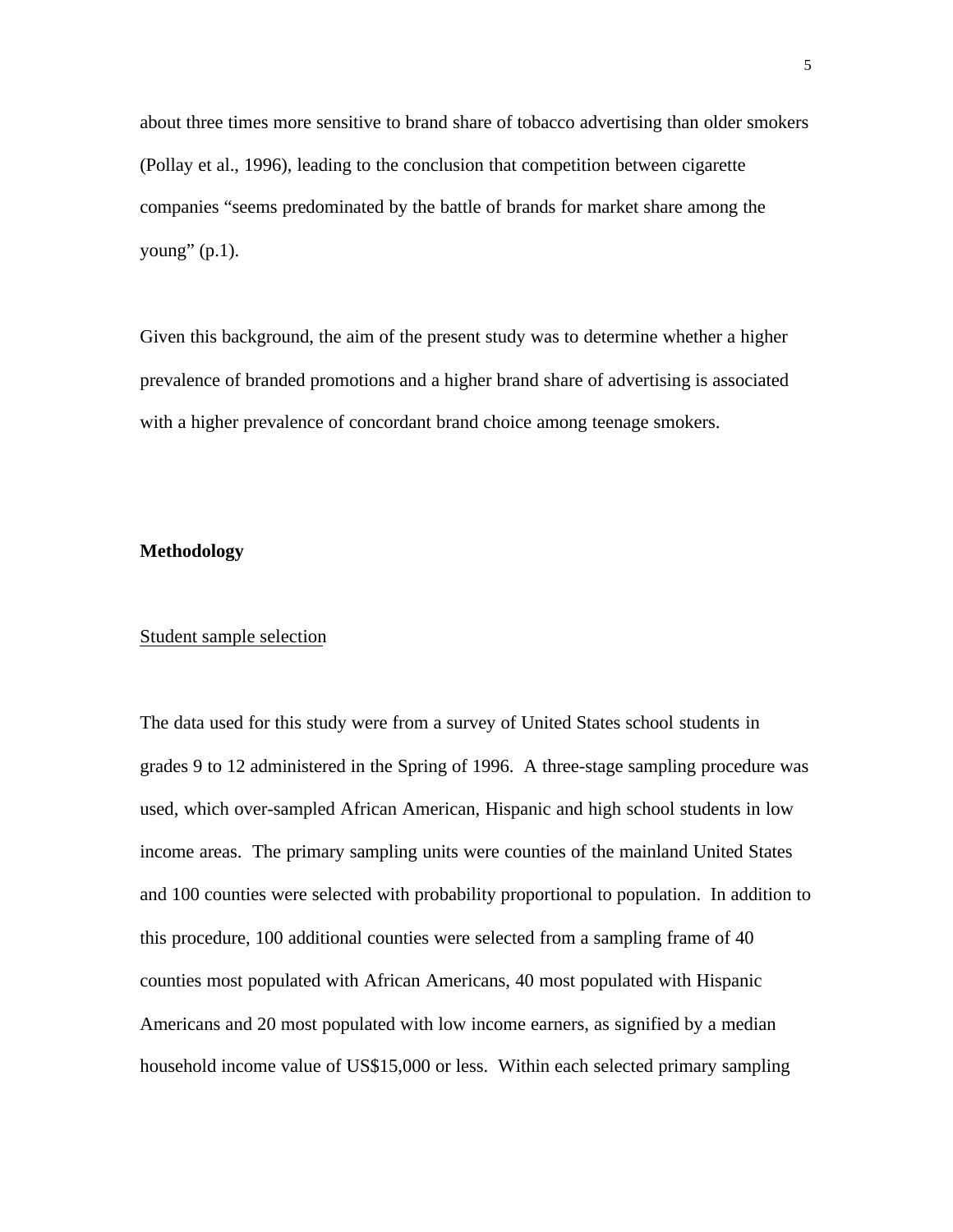unit, one school was selected with probability proportional to enrolment in grades 9 through 12. Four substitute schools were drawn within each of the 200 primary sampling units, so that they would match the selected school with respect to degree of urbanization, type and size of school, percent minority enrolment, and income level.

When a selected school declined to participate in the survey, one of the four substitutes associated with that school was contacted to attempt to gain participation. If cooperation of the first substitute school could not be gained, negotiations were begun with the second substitute school. There were some primary sampling units where selected schools could not be recruited into the study, as refusals sometimes occurred at the school district level, meaning that many of the substitute schools were immediately lost since they fell within the same school district area of jurisdiction. When the list of substitute schools within a primary sampling unit was exhausted, an attempt was made to find a substitute school within an adjacent county. If this was unsuccessful, an attempt was made to find a substitute school in another primary sampling unit that matched to the primary sample school with respect to degree of urbanization, percent minority enrolment, type and size of school and income level.

At each selected school, school personnel were asked to compile a roster of the classrooms having a subject that was required for the grade. One classroom was drawn from the submitted roster for each of grades 9 through 12 present at the school and all students who were members of the classroom were eligible to participate in the survey.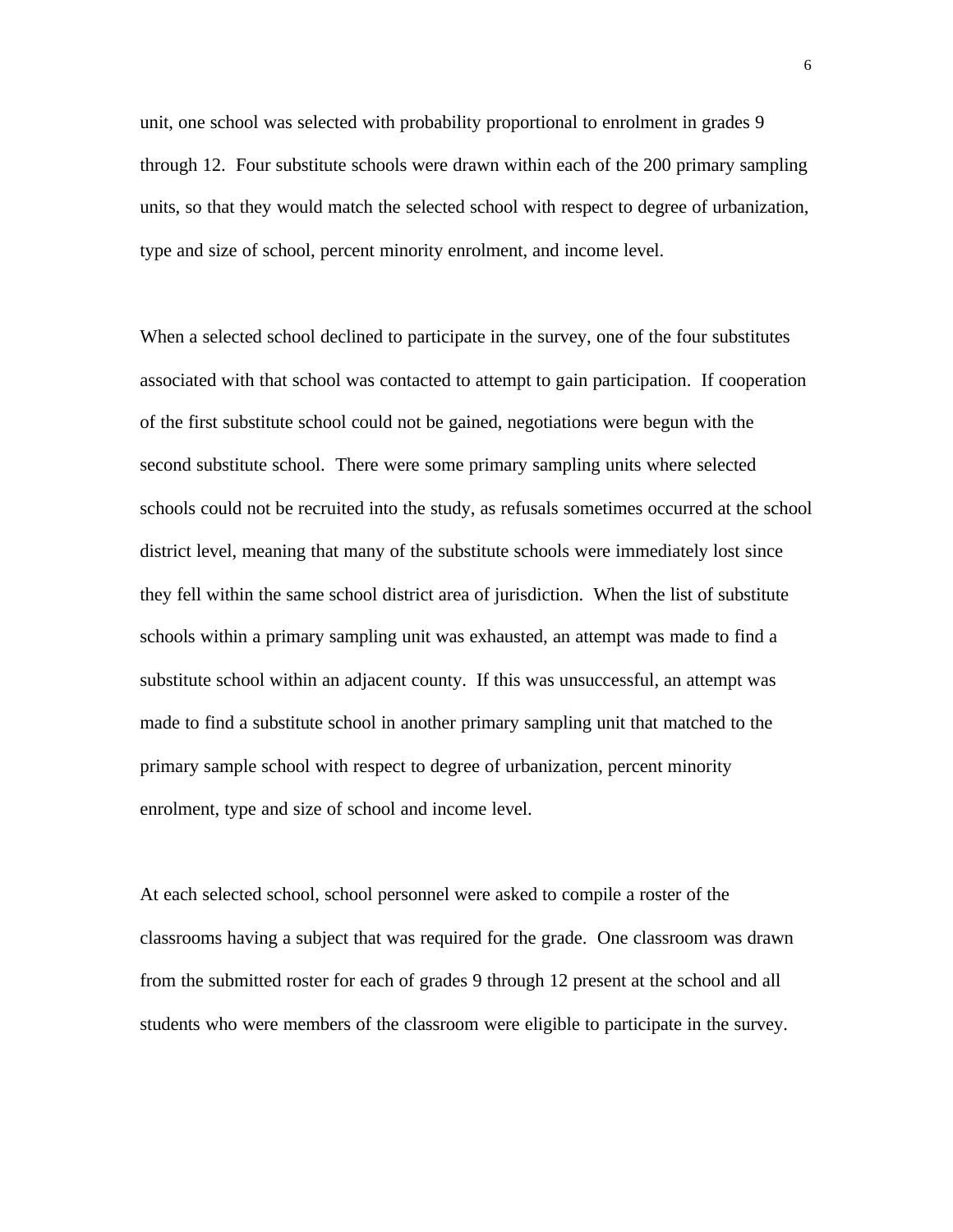At the school level, 73 percent of the schools selected as primary sample or reserve sample (4 reserve schools for each primary selection) participated in the survey, yielding 202 schools. At the student level, 80 percent of the students in sampled classrooms completed a survey questionnaire, yielding 17,287 questionnaires.

#### Store sample selection

The 202 schools served as the sampling location for store selection. Information on Marlboro, Camel and other store advertising and gift with purchase promotions were collected from up to three different types of stores within a one-mile radius from each participating school, with the possible store types including convenience/small grocery/delicatessen, supermarket, gas station, and drug store. Newport advertising and promotions were not recorded separately. Altogether, information was gathered from 581 stores from the 202 sites, comprising 302 convenience stores, 119 supermarkets**,** 78 gas stations and 82 drug stores. For the purposes of this analysis, we limited our sample to convenience stores for two main reasons. First, 196 of the 202 sites had at least one convenience store. Second, since tobacco advertising and promotions varied significantly by store type (Terry et al., 2000), we wanted to avoid introducing variation attributable to store type into the study. For sites with more than one convenience store in the sample, we chose the store nearest to the school or if stores were equidistant, we selected the first store visited in the sequence of store observations.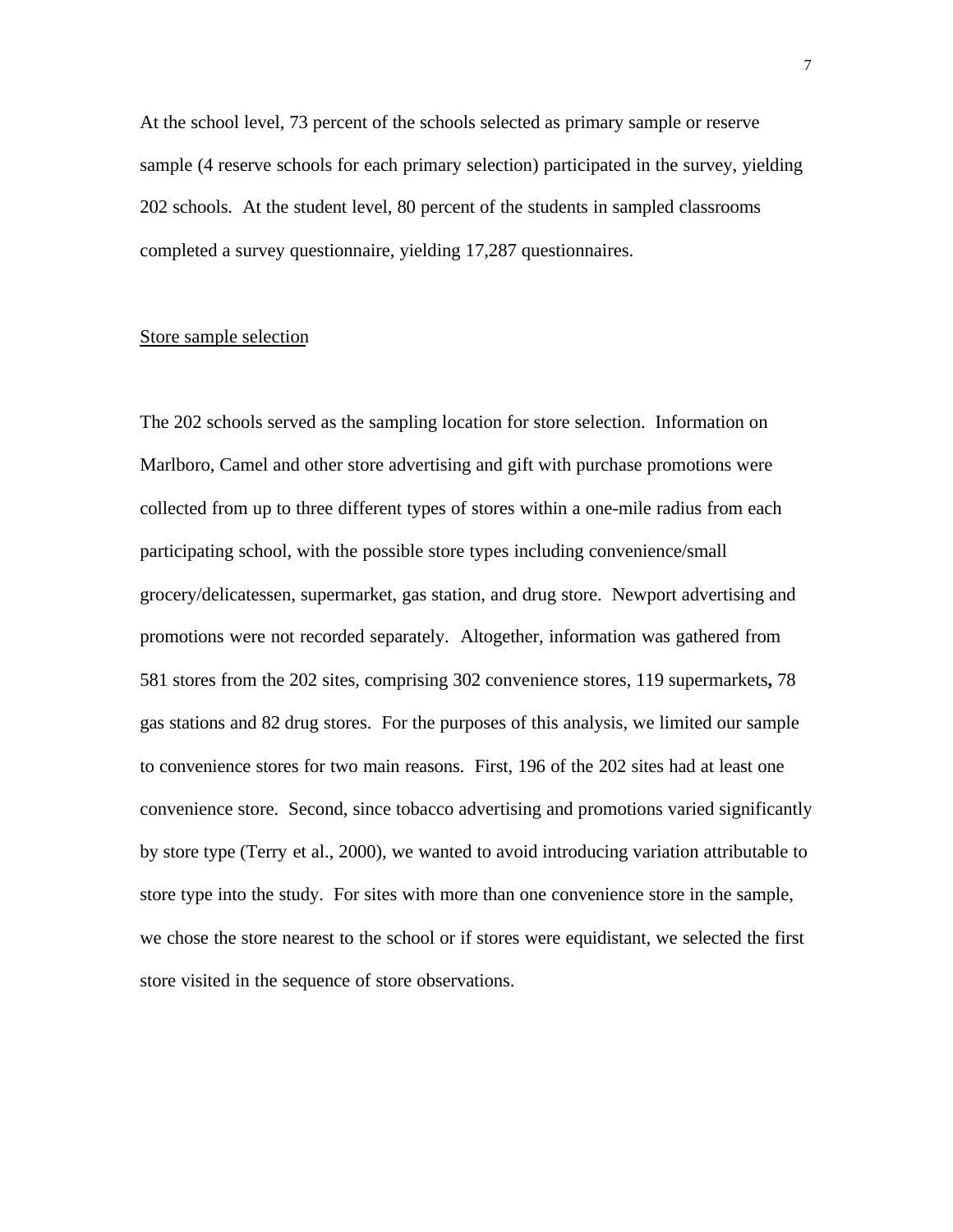Information was collected from each store by trained observers and included presence of a promotion for Marlboro, Camel or other brand that offered a gift with purchase and counts of the number of Marlboro, Camel and other advertisements visible on the exterior of the store and inside the store. We determined the brand share of advertising voice by calculating the proportion of interior and exterior advertising for Marlboro and Camel out of the total number of interior and exterior advertisements respectively. Records of store advertising and promotion were merged with the student sample using the school identifier, so that there aimed to be a local convenience store matched to each student in the survey.

#### Data analysis

Of the 17,287 teenagers, 4,593 (26.6%) indicated that they had smoked in the past 30 days. We limited our sample to the 88.9% of these past 30-day smokers who had ever purchased their own cigarettes, which reduced our the sample to 4,081. From these we excluded 128 students who were from the six sites for which we had no available store information, leaving 3,890.

Smokers were asked "What brand of cigarettes do you usually smoke?" and asked to indicate only one brand. A list of 26 brands was provided, as well as the response "no usual brand". Overall, 3,411 smokers indicated either a single usual brand or that they had no usual brand. However, 479 students incorrectly indicated more than one brand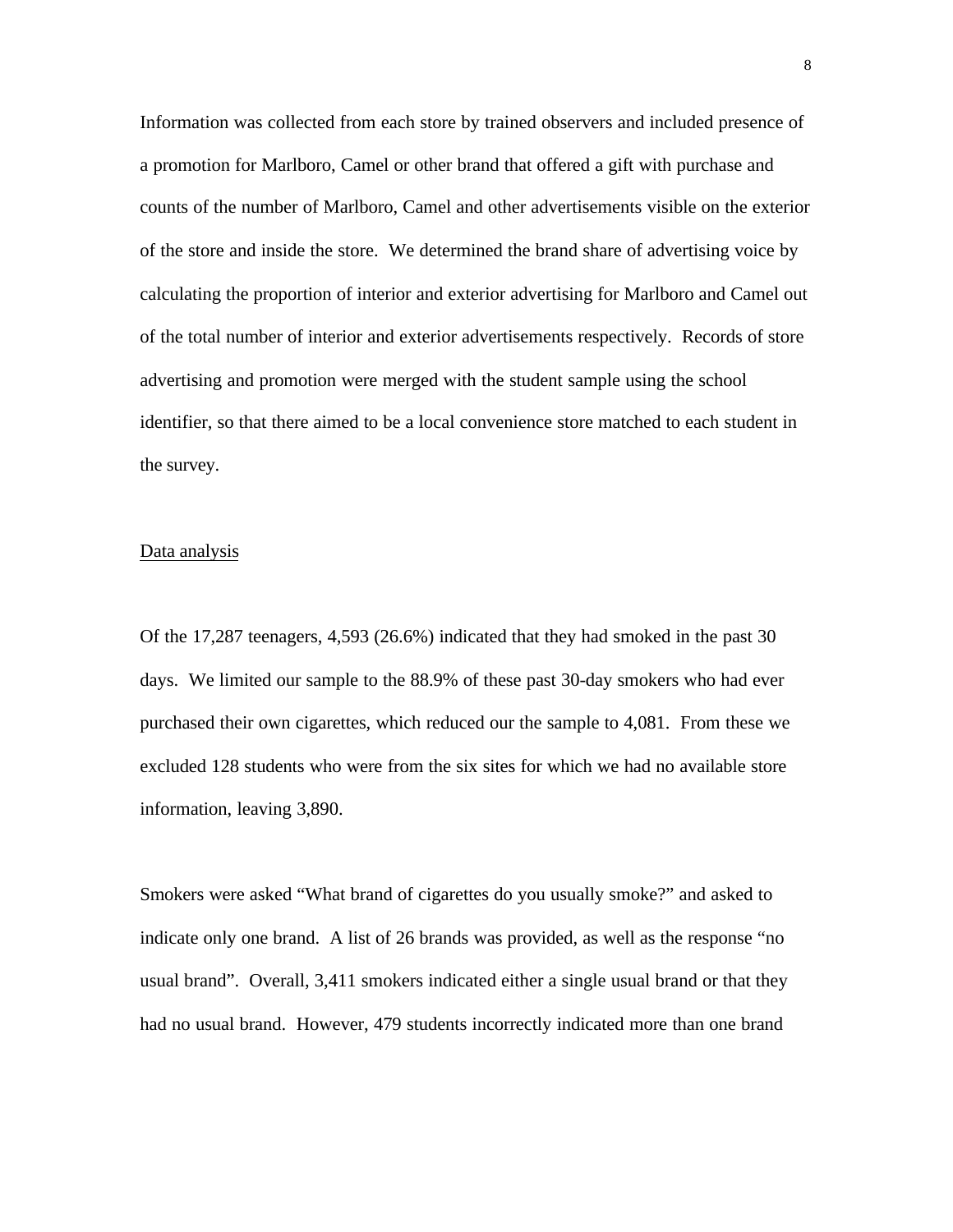and these students were omitted from the analysis. Finally, 218 cases were dropped due to item non-response on sex and race. Thus, our final sample size was 3,282.

Data were analyzed using SAS version 8. Logistic regression analysis was used to examine the association between exclusive brand choice being Marlboro or Camel versus all other choices and point of purchase advertising and promotion. Our models can be stated as:

$$
Log\left(\frac{Pi}{1 - Pi}\right) = a + b_1X_1 + b_2X_2 + b_3X_3 + b_4X_4 + b_5X_5
$$

#### Where

- *Pi* is the probability that Marlboro (Camel) is the exclusive choice to smoke.
- *a* is the probability of choosing Marlboro (Camel) in the absence of point of purchase advertising and promotions.
- $X_1$  refers to gift with purchase
- $X_2$  refers to brand share of exterior advertising
- $X_3$  refers to brand share of interior advertising
- $X_4$  refers to total exterior ads
- $X_5$  refers to total interior ads

We controlled for gender, race and school grade in both models.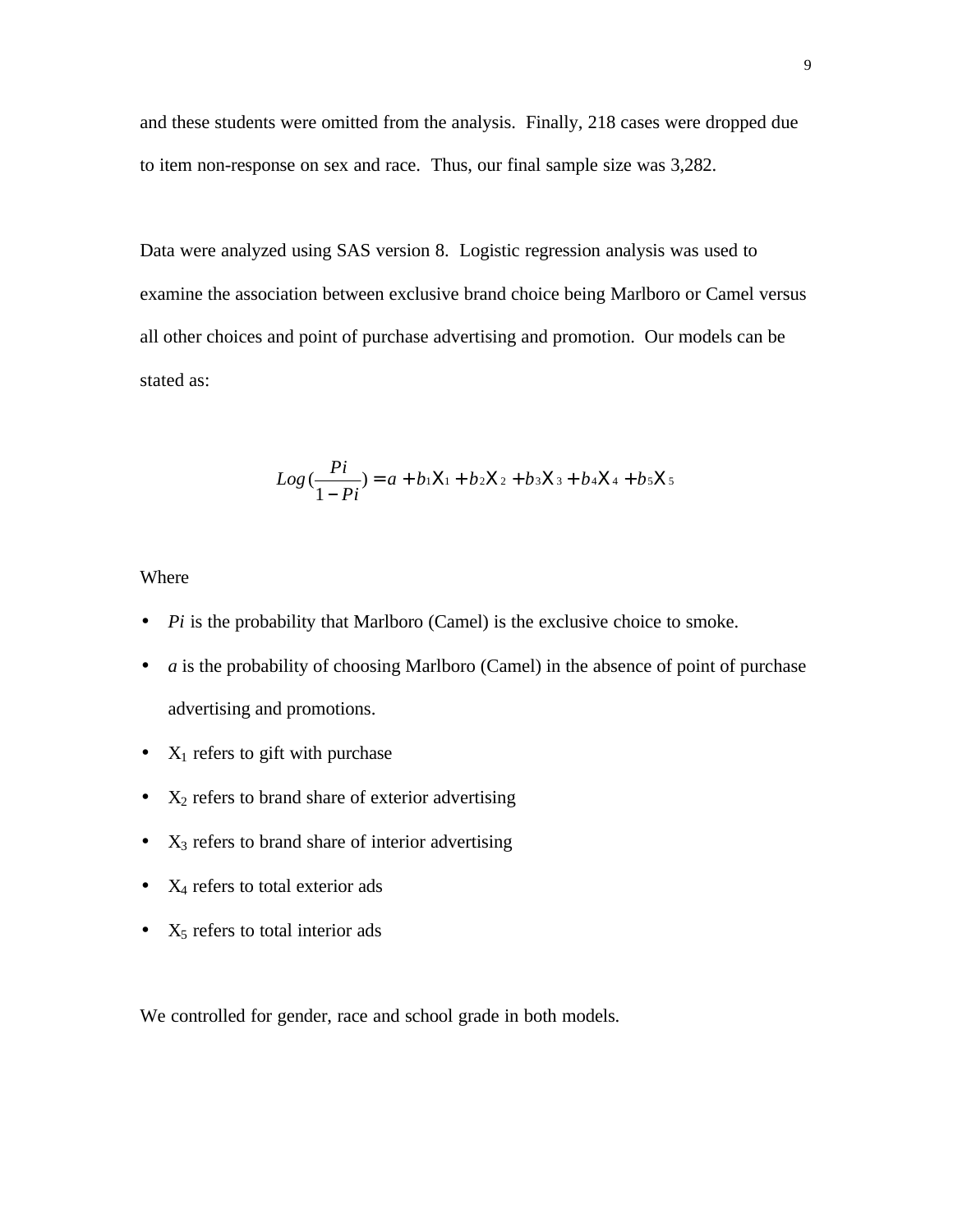#### **Results**

Table 1 shows the characteristics of respondents. Teenagers were equally distributed through school grade levels and by gender, with a majority of White students. Twothirds of smokers with a usual brand smoked Marlboro and only 6% smoked Camel. In addition, 21.3% smoked Newport, with the remainder smoking a range of other brands at much lower percentages than Camel.

Table 2 shows that, of the 196 stores matched to the teenagers, Marlboro advertising and promotions were prevalent. 20.7% of convenience stores had a Marlboro gift promotion, and 14.0% had a Camel gift promotion. The number of interior tobacco advertisements ranged from 0 to 21, with a mean of 6.2 ads per store (sd=5.8). Inside the average store, 38% of ads were for Marlboro, and 15% were for Camel, so that the brand share of advertising voice for each brand was 38% and 15% respectively. The number of exterior tobacco advertisements ranged from 0 to 25, with a mean of 4.6 ads per store. On the outside of the average store, the brand share of advertising voice was 38% for Marlboro and 12% for Camel.

We ran separate models to determine the association of these store advertising and promotion variables with choice of Marlboro and choice of Camel as a usual brand. Table 3 shows that after controlling for gender, grade and race/ethnicity, the odds of a teenager choosing Marlboro was significantly and positively associated with presence of a Marlboro gift promotion; a higher proportion of Marlboro interior advertising; a higher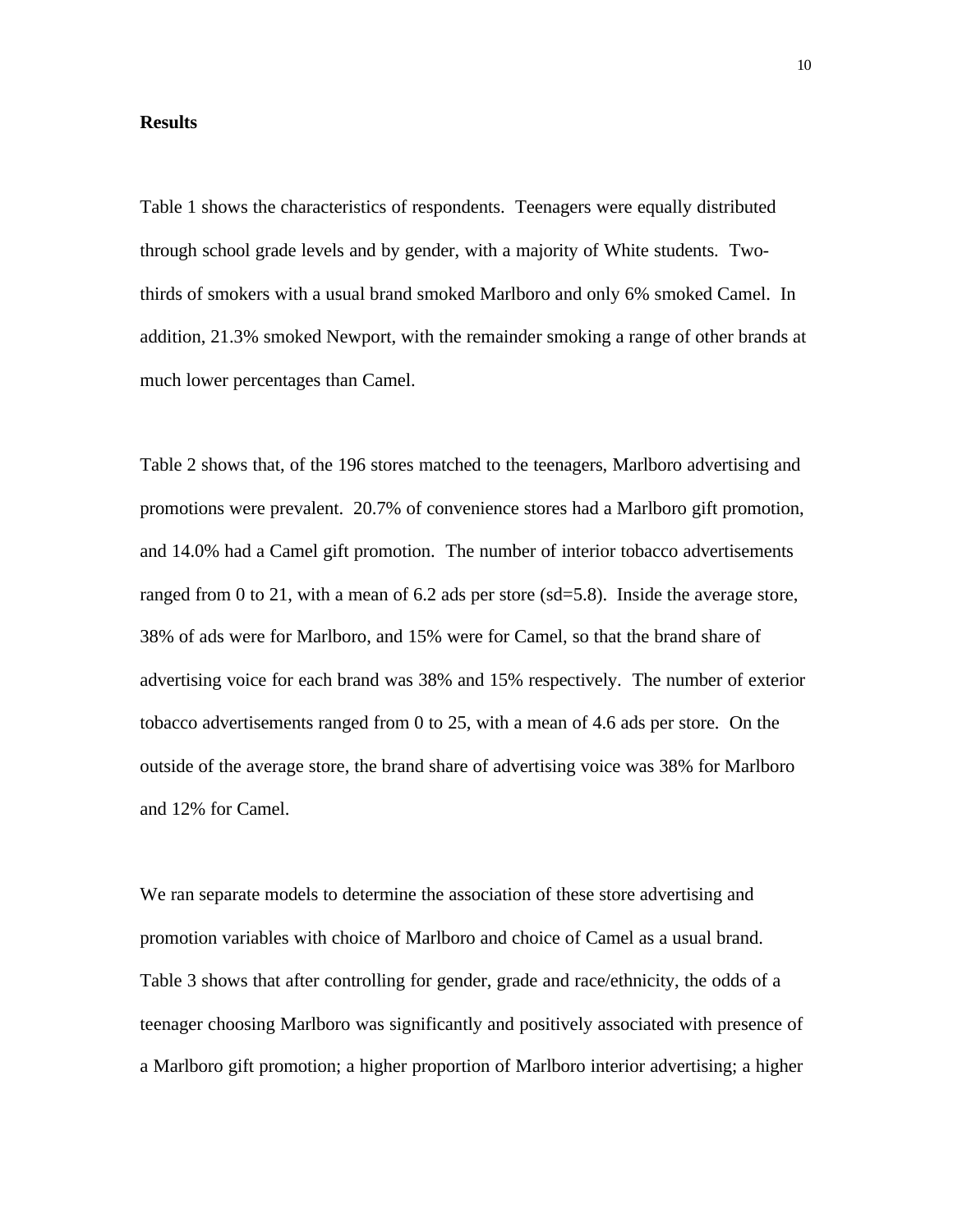proportion of Marlboro exterior advertising; and a greater number of tobacco advertisements inside the store, irrespective of brand advertised. However, choice of Marlboro was not associated with the overall number of exterior store advertisements for tobacco.

Table 4 shows that after controlling for demographic variables, choice of Camel as a usual brand was significantly and positively associated with a higher proportion of Camel interior advertising, and a greater number of interior tobacco ads. However, choice of Camel was not associated with presence of a Camel gift promotion, or overall number of exterior ads and was negatively associated with the proportion of exterior ads for Camel.

#### **Discussion**

This study found that, independent of the overall number of tobacco advertisements, the brand share of interior and exterior point-of-purchase advertising voice for Marlboro cigarettes was associated with a greater likelihood of teens smoking that brand. In addition, Marlboro gift with purchase promotions were associated with a greater likelihood of smoking Marlboro. Brand share of Camel interior advertising voice was associated with a greater likelihood of smoking Camel. In contrast to the pattern of findings for Marlboro, Camel gift with purchase was not associated with choice of Camel as a usual brand and a greater brand share of Camel exterior advertising voice was associated with a lower likelihood of smoking Camel. The pattern of results for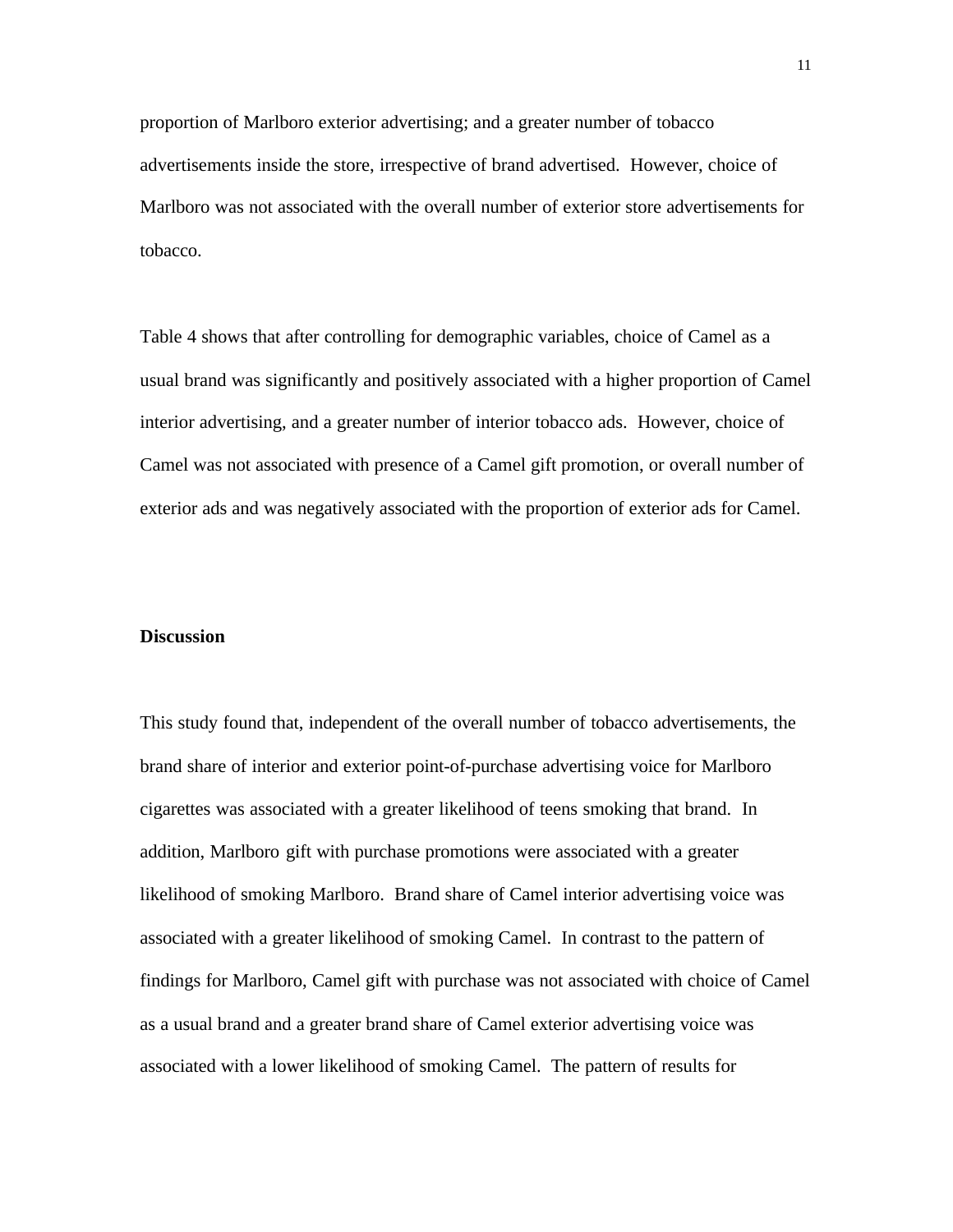Marlboro are consistent with the results for analyses of aggregate data on the relationship between brand advertising and promotions and teen cigarette brand choice (Pollay et al., 1996), but those for Camel are inconsistent.

There are a number of limitations to this study that need to be considered. First, the study was cross-sectional, so the direction of any observed relationship between store advertising and promotions and teen brand choice is difficult to assign. There may be some other factor, such as the prevalence of adult smoking of Marlboro and Camel that is related to both teen brand choices to smoke either brand, and to the level of advertising and promotions for these brands in communities. However, on evidence available from previous studies on adult brand choice, this seems unlikely (Pollay et al., 1996). Alternatively, the pervasiveness of store advertising and promotions may have been a reflection of variations in the extent of tobacco advertising in the broader local community, such as billboard advertising and community sponsorships. It may be that these types of advertising have a more important role to play in driving brand choices than store advertising and promotions. In this case, store tobacco brand advertising and promotions may have been related to brand choice because it simply co-occurred with other types of tobacco brand advertising. However, our study was not designed to assess this.

Second, only one store was selected per community to reflect in-store advertising for that community. The selected store may not reflect surrounding convenience stores. A sample which contained a greater number of stores per site might give a more reliable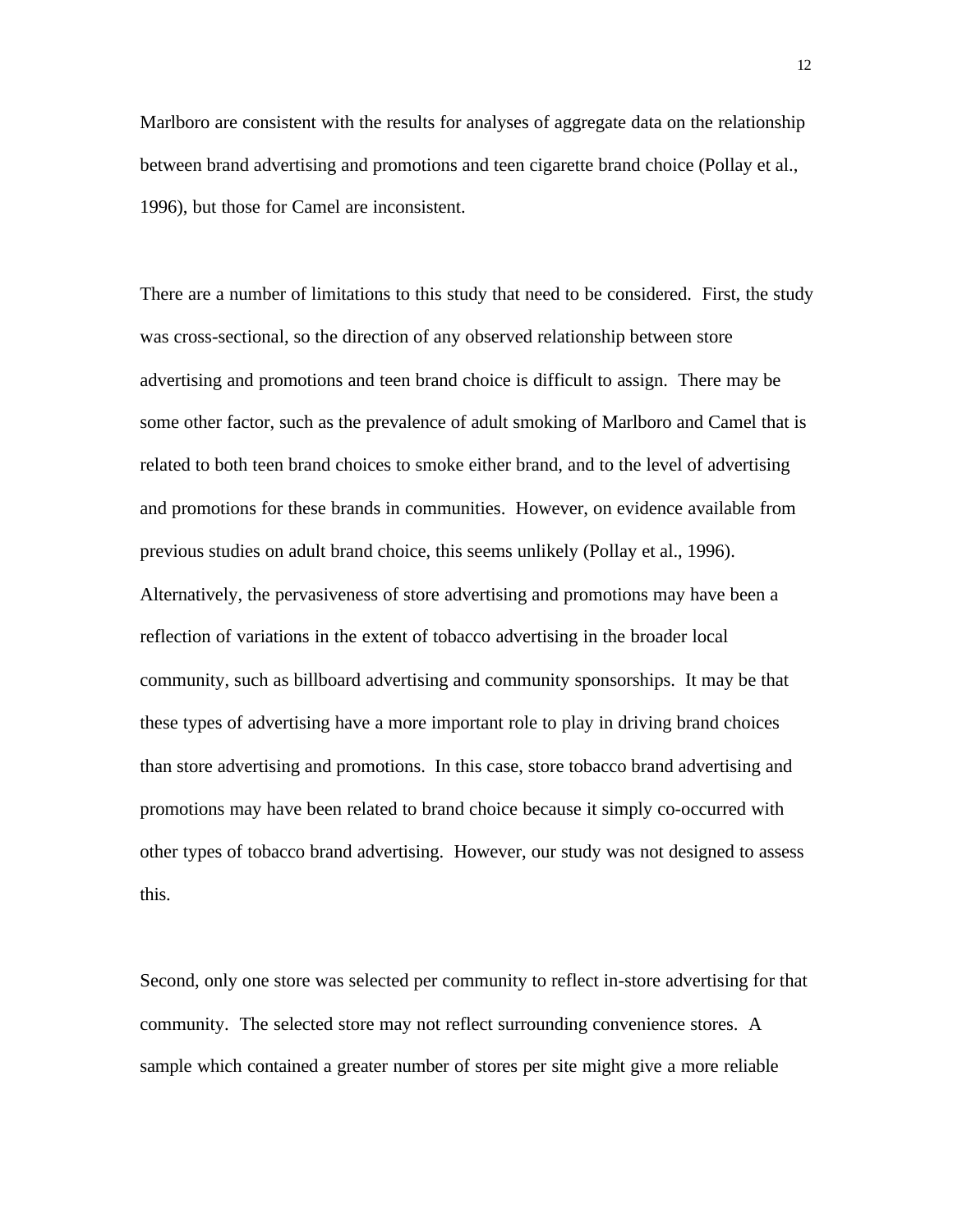reflection of extent of store tobacco advertising and promotions. In addition, since types of stores have different levels of point of purchase advertising and promotions (Terry et al., 2000), and convenience stores are only one type of store to which teenagers may be exposed, a sample which includes other types of stores would have been preferable. However, we did not have a sufficient number of other store types to represent each for the communities in the study. On the other hand, the selected store was the convenience store closest to the index school, increasing the likelihood that teenagers would be exposed to it.

Third, the measures of advertising and promotions were imprecise. We used simple counts of ads to measure overall amount of tobacco advertising, and to calculate proportion of brand specific ads to indicate brand share of advertising voice. However, we did not measure the size or placement of ads, or the type of gift with purchase promotions, and it is acknowledged that these factors may have influenced the salience of brand-specific advertising.

Given these limitations, the findings of this study must be considered preliminary. Brand share of interior store advertising voice for Marlboro and Camel are related to choice of each brand as a usual brand to smoke among teenage smokers. The inconsistent findings for Camel for brand share of Camel exterior advertising voice and Camel gift promotions deserve comment. First, we had only 6% of teens who indicated that they smoked Camel as a usual brand and we may have had inconsistent findings produced by the small number of cases available for analysis. Second, it is important to acknowledge that not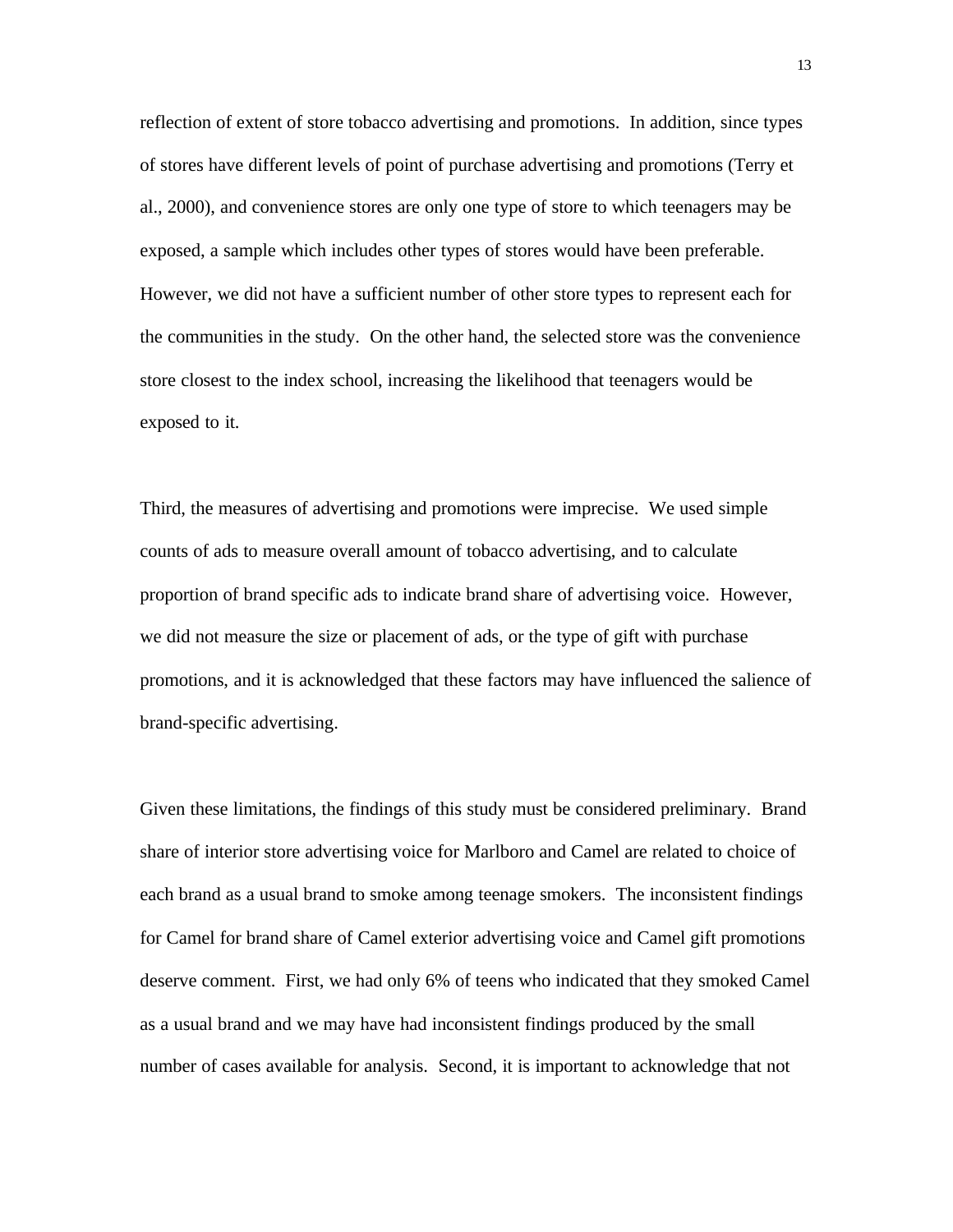all advertising is likely to be equally effective in promoting sales of a product. Thus, Marlboro advertising and promotions may be more effective than Camel advertising and promotions in driving their respective brand choices. Kaufman et al. (2000) found that despite rising advertising and promotional expenditures for Camel cigarettes, its popularity declined among teenagers at a time when brand selection of Newport increased, suggesting that this interpretation may have merit.

In conclusion, this study has provided preliminary evidence that brand share of point of purchase advertising and promotions for Marlboro is positively associated with choice of Marlboro as a usual brand among teenagers. Better and more extensive measures of store advertising and promotions, as well as assessment of other sources of advertising in communities would be required to improve assessment of the relationship between brand share and brand choice by teenagers using this local area multilevel methodology.

There is evidence that since the ban on tobacco billboard advertising prompted by the Master Settlement Agreement (MSA), there has been an increase in point of purchase advertising and promotions (Wakefield et al., 2000). Tobacco companies themselves acknowledge the point of purchase environment as assuming new significance. For example, Mr Bexton of Brown and Williamson Tobacco Company, in referring to the post-MSA environment, was quoted as saying that "increasingly, the store will be treated not just as an outlet for volume, but as a targeted communication channel." (Advertising Age, 3/1/99, page 12). Further research in exploring the relationship between point of purchase advertising and promotions and teen smoking is timely and important.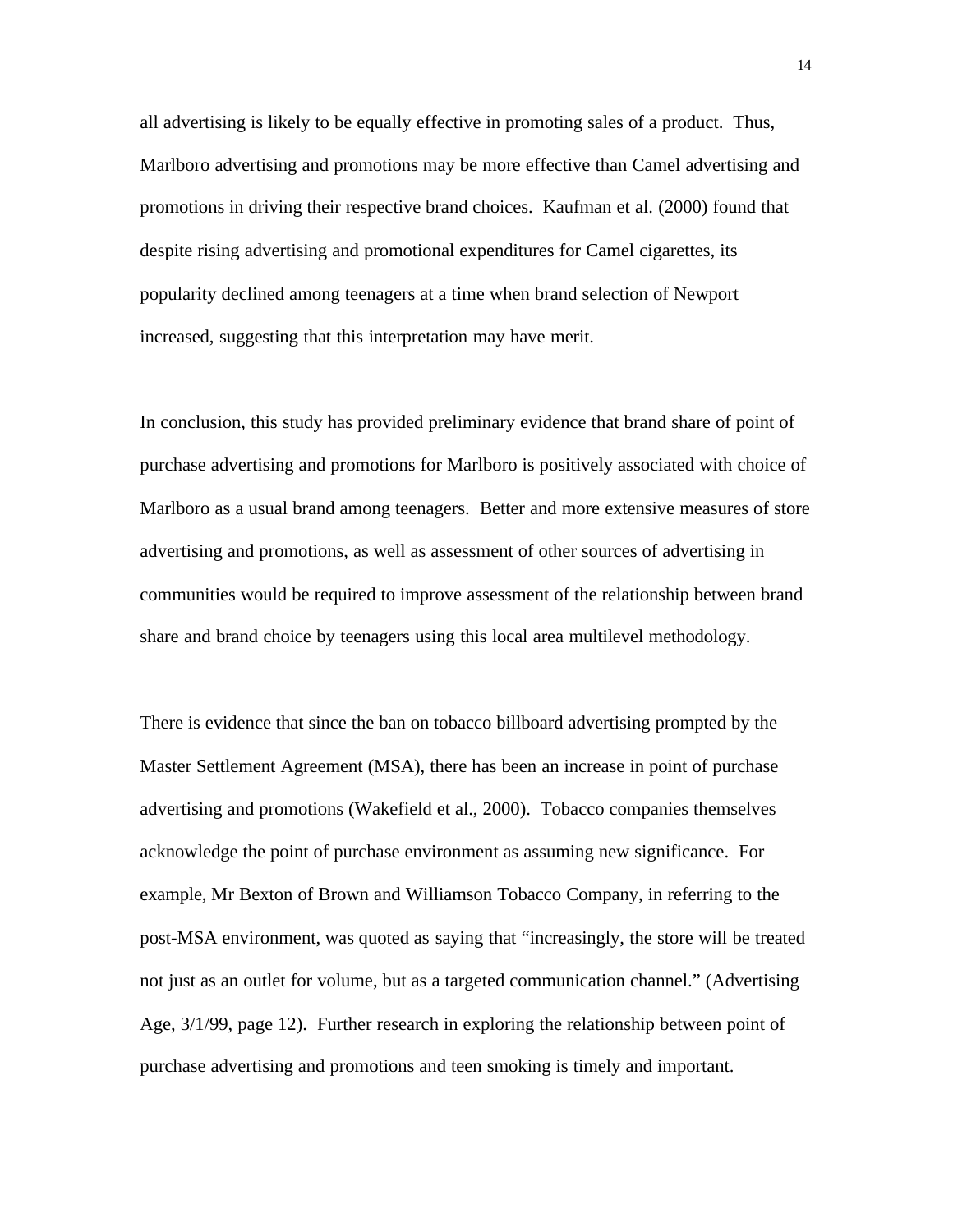#### References

Arnett JJ, Terhanian G. Adolescents' responses to cigarette advertisements: links between exposure, liking, and the appeal of smoking. Tobacco Control 1998;7:129-133.

Biener L, Siegel M. Tobacco marketing and adolescent smoking: more support for a causal inference. Am J Public Health 2000; 90: 407-411.

DiFranza JR, Richards JW, Paulman PM, et al. RJR Nabisco's cartoon camel promotes Camel cigarettes to children. JAMA 1991;266:3149-3153.

DiFranza JR, Eddy JJ, Brown LF, Ryan JL, Bogojavlensky A. Tobacco acquisition and cigarette brand selection among youth. Tobacco Control 1994; 3: 334-338.

Feighery E, Borzekowski DLG, Schooler C, Flora J. Seeing, wanting, owning: the relationship between receptivity to tobacco marketing and smoking susceptibility in young people. Tobacco Control 1998; 7: 123-28.

Kaufman NJ, Castrucci BC, Mowery PD, Gerlach KG, Emont SL, Orleans CT. Changes in adolescent brand preference over time. Presented at the 128<sup>th</sup> Annual Meeting of the American Public Health Association, Boston, Massachusetts, 12-16 November, 2000.

Pierce JP, Gilpin E, Burns DM, et al. Does tobacco advertising target young people to start smoking? JAMA 1991;266:3154-3158.

Pierce JP, Choi WS, Gilpin EA, Farkas AJ, Berry CC. Tobacco industry promotion of cigarettes and adolescent smoking. JAMA 1998; 279: 511-515.

Pollay RW, Siddarth S, Siegel M et al. The last straw? Cigarette advertising and realized market shares among youth and adults, 1979-1993. J Marketing 1996; 60: 1-16.

Pollay RW. Targeting youth and concerned smokers: evidence from Canadian tobacco industry documents. Tobacco Control 2000; 9: 136-147.

Redmond WH. Effects of sales promotion on smoking among US ninth graders. Prev Med 1999; 28: 243-250.

Saffer H, Chaloupka F. Tobacco advertising: economic theory and international evidence. Cambridge, Massachusetts; National Bureau of Economic Research, February 1999.

Sargent JD, Dalton M, Beach M. Exposure to cigarette promotions and smoking uptake in adolescents: evidence of a dose-response relationship. Tobacco Control, in press.

Sargent JD, Dalton M, Beach M, Bernhardt A, Heatherton T, Stevens M. Effect of cigarette promotions on cigarette uptake among adolescents. Prev Med 2000; 30: 320-7.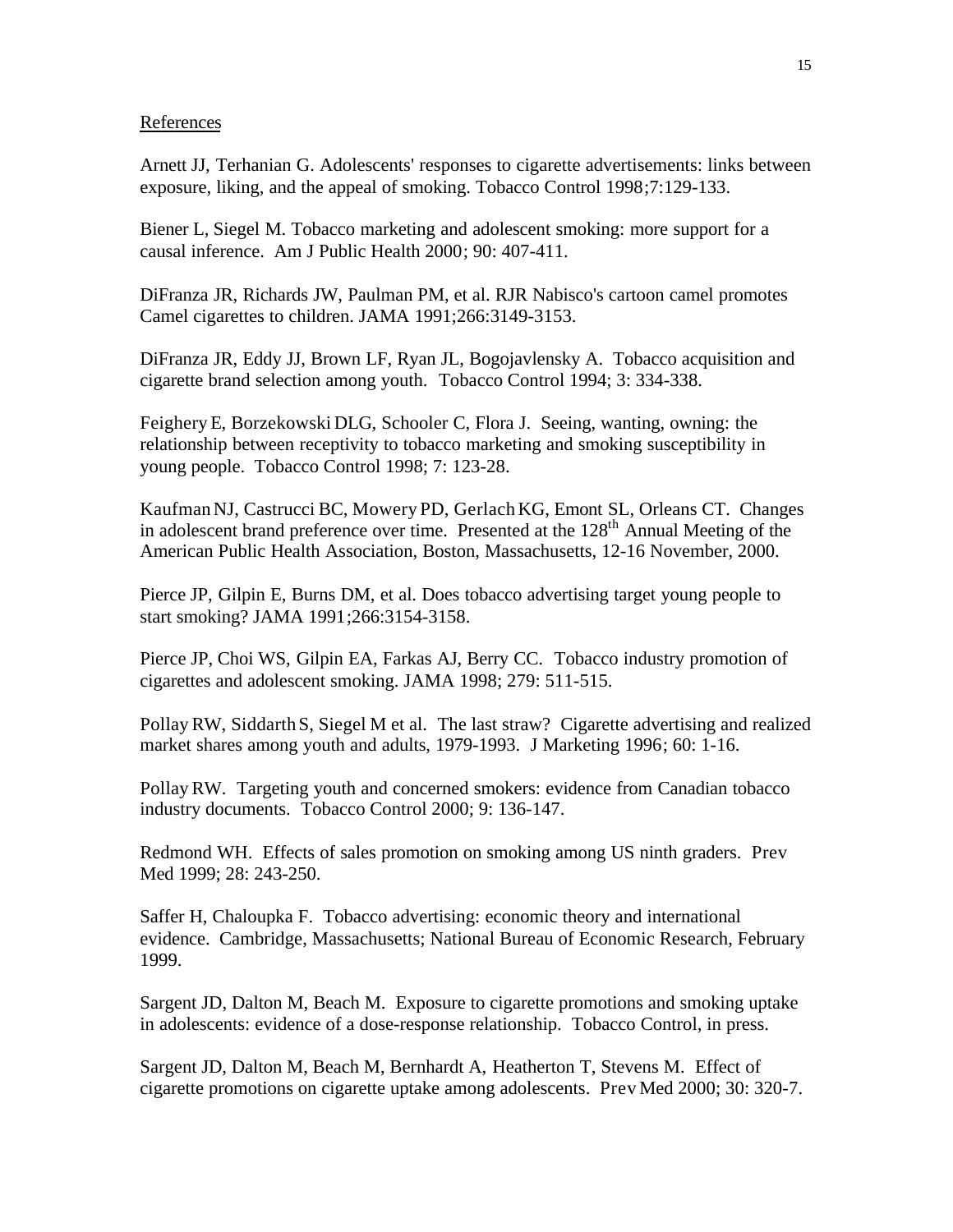Terry Y, Wakefield M, Barker D, Chaloupka F, Clark P, Giovino G, Hyland A, Slater S. Where are aggressive tobacco point of sale techniques most prevalent? American Public Health Association, Boston, Massachusetts, 13-16 November, 2000.

US Centers for Disease Control and Prevention. CDC's TIPS Comparison of advertising to brand preference in adolescents and adults, 1993. http://www.cdc.gov/nccdphp/osh/brndtbl.htm

Wakefield M, Terry Y, Chaloupka F, Barker D, Slater S, Clark P, Giovino G. Changes at the point of purchase for selling tobacco following the 1999 tobacco billboard advertising ban. ImpacTeen Research Paper Series No. 4. Chicago: University of Illinois at Chicago, 2000.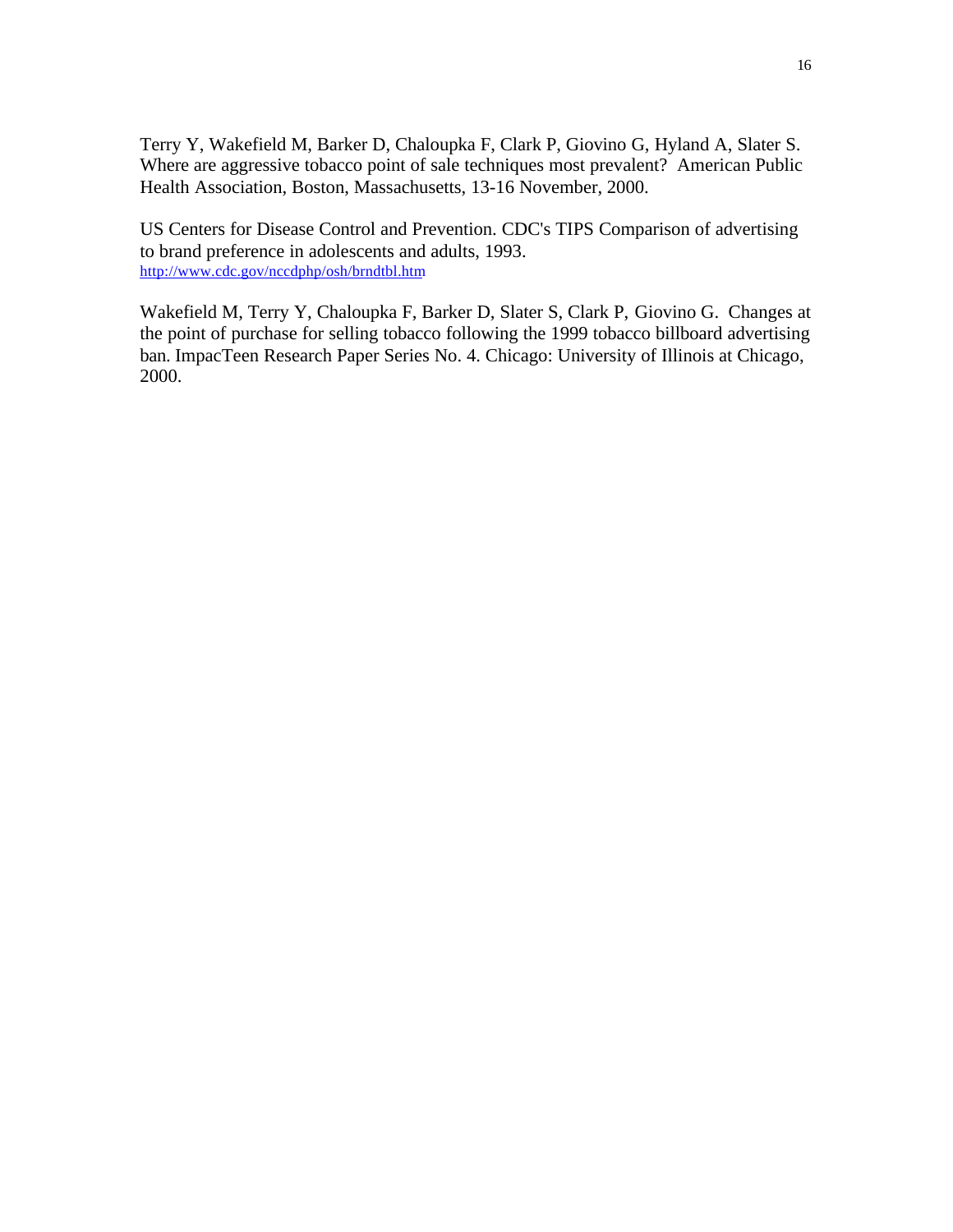| Grade in School:             |     |
|------------------------------|-----|
| 9                            | 22% |
| 10                           | 27% |
| 11                           | 26% |
| 12                           | 25% |
| Gender:                      |     |
| Male                         | 49% |
| Female                       | 51% |
| Race/ethnicity:              |     |
| White                        | 62% |
| <b>African American</b>      | 10% |
| Hispanic                     | 20% |
| Other                        | 8%  |
| Brand of Cigarette You Smoke |     |
| Exclusively:                 |     |
| Marlboro                     | 66% |
| Camel                        | 6%  |
|                              |     |

Table 1: Characteristics of Respondents (N=3,282)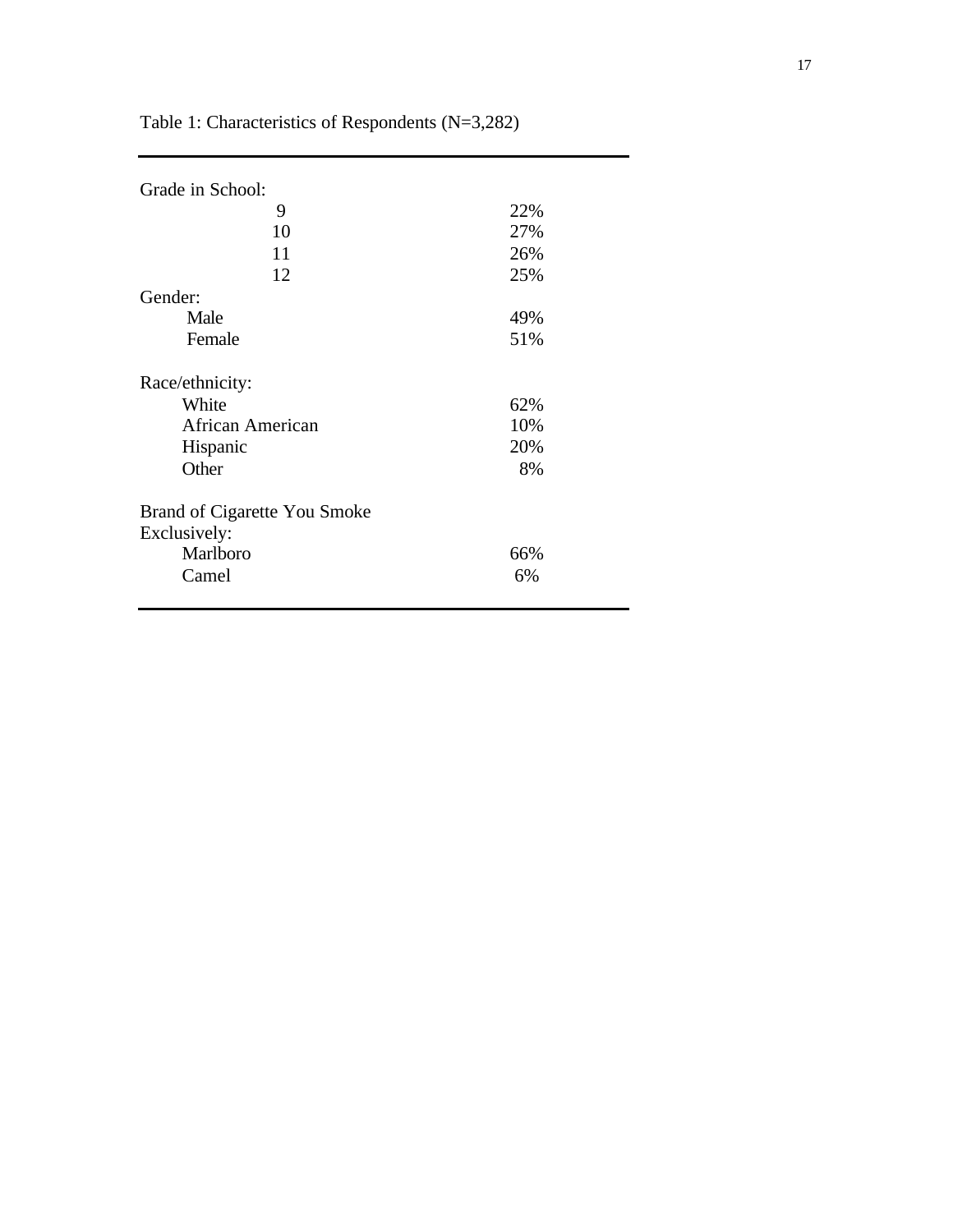| Gift with Purchase in Store<br>Marlboro<br>Camel | 21%<br>14%    |
|--------------------------------------------------|---------------|
|                                                  | Mean $(s.d.)$ |
| Proportion Interior Ads are Marlboro             | 0.38(0.34)    |
| Proportion Interior Ads are Camel                | 0.15(0.23)    |
| Number of all Interior Ads                       | 6.20(5.76)    |
| Proportion Exterior Ads are Marlboro             | 0.38(0.42)    |
| Proportion Exterior Ads are Camel                | 0.12(0.23)    |
| Number of all Exterior Ads                       | 4.59(5.70)    |

Table 2: Characteristics of Matched Convenience Stores (n=196)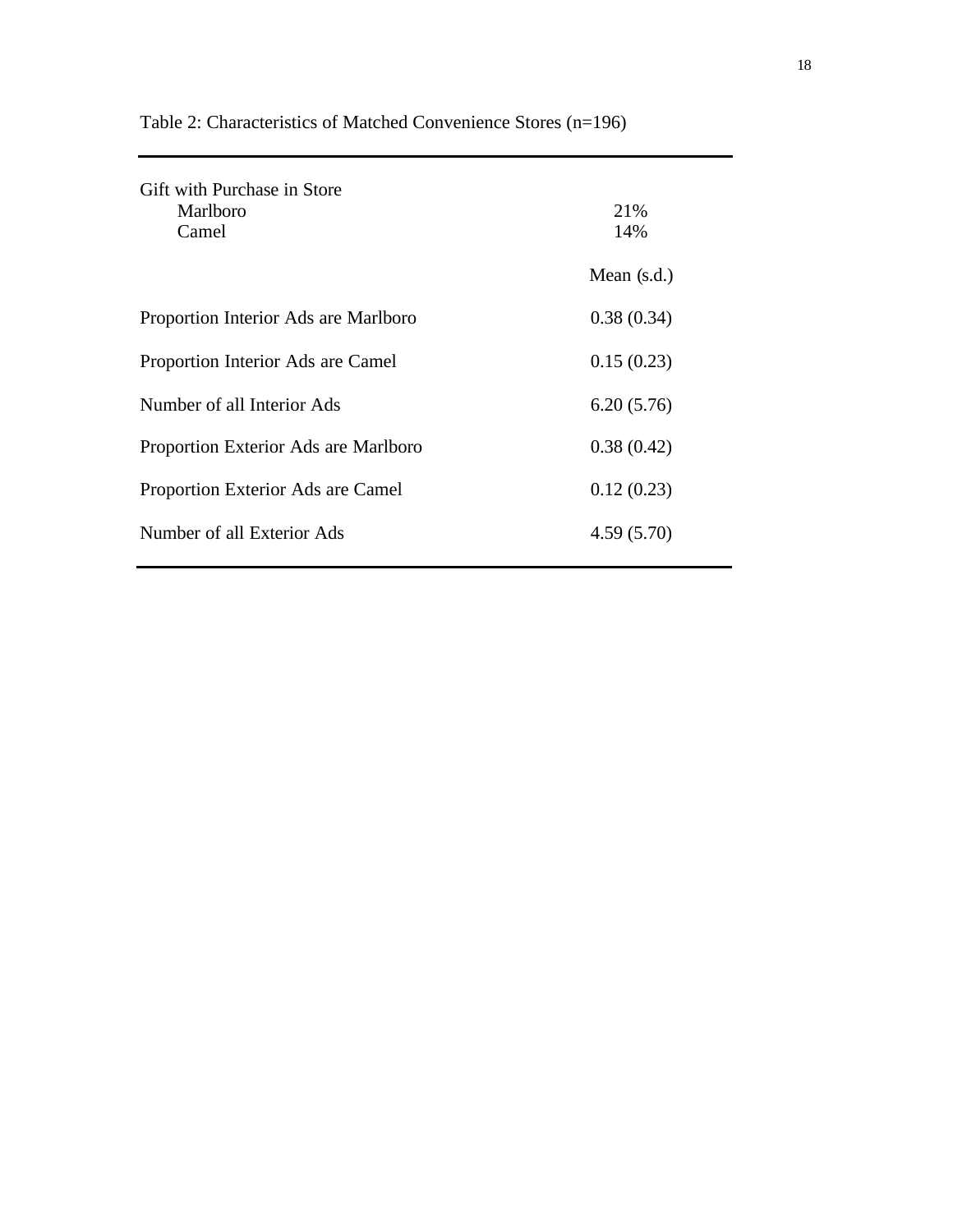|                                      | <b>Odds</b> ratio | 95% CI        | p        |
|--------------------------------------|-------------------|---------------|----------|
| Marlboro Gift                        | 1.54              | 1.24-1.91     | ${<}001$ |
| Proportion Interior Ads are Marlboro | 1.33              | $0.99 - 1.77$ | 0.05     |
| Number of All Interior Ads           | 1.02              | $1.00 - 1.03$ | 0.04     |
| Proportion Exterior Ads are Marlboro | 1.27              | $1.01 - 1.61$ | 0.05     |
| Number of All Exterior Ads           | 0.99              | $0.98 - 1.01$ | 0.51     |
| Male                                 | 1.06              | $0.90 - 1.25$ | 0.46     |
| White                                | 1.82              | 1.39-2.38     | < 001    |
| <b>Black</b>                         | 0.05              | $0.03 - 0.08$ | < 001    |
| Hispanic                             | 1.28              | $0.94 - 1.73$ | 0.11     |
| Grade10                              | 0.96              | $0.77 - 1.21$ | 0.75     |
| Grade11                              | 1.11              | $0.88 - 1.41$ | 0.37     |
| Grade <sub>12</sub>                  | 1.16              | $0.91 - 1.47$ | 0.22     |

Table 3: Odds of choosing Marlboro as a usual brand to smoke (N=3,282)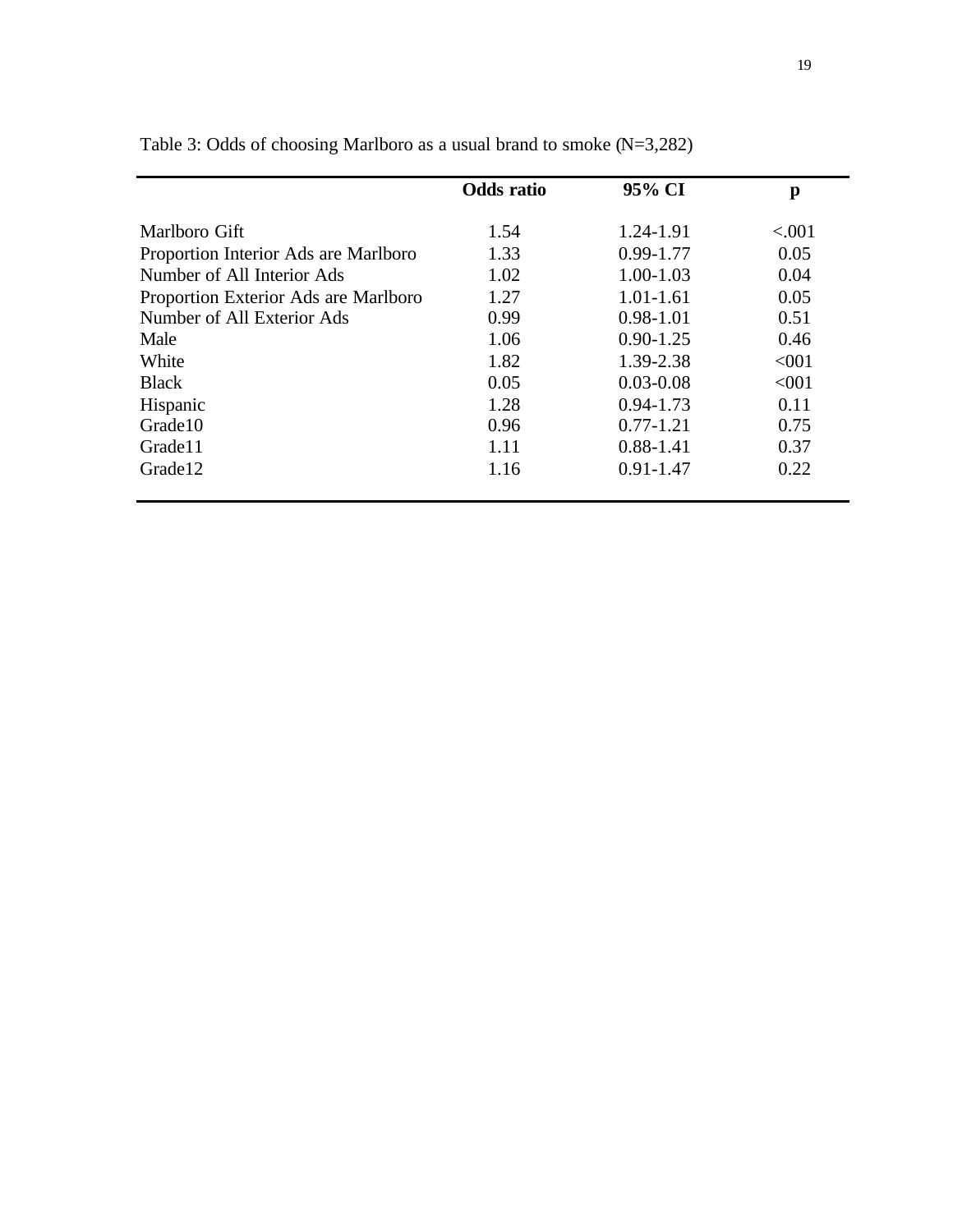|                                   | <b>Odds</b> ratio | 95% CI        | p       |
|-----------------------------------|-------------------|---------------|---------|
| Camel Gift                        | 1.11              | $0.76 - 1.61$ | 0.61    |
| Proportion Interior Ads are Camel | 3.35              | 1.74-6.44     | < .001  |
| Number of All Interior Ads        | 1.04              | $1.02 - 1.07$ | < .001  |
| Proportion Exterior Ads are Camel | 0.25              | $0.11 - 0.58$ | < .001  |
| Number of All Exterior Ads        | 1.01              | $0.98 - 1.03$ | 0.69    |
| Male                              | 1.75              | 1.30-2.35     | < 0.002 |
| White                             | 1.16              | $0.71 - 1.89$ | 0.56    |
| <b>Black</b>                      | 0.36              | $0.16 - 84$   | 0.02    |
| Hispanic                          | 0.36              | $0.18 - 0.71$ | < 01    |
| Grade10                           | 1.54              | 0.99-2.37     | .05     |
| Grade11                           | 1.24              | $0.79 - 1.95$ | 0.35    |
| Grade12                           | 1.32              | 0.842.08      | 0.23    |

Table 4: Odds of choosing Camel as a usual brand to smoke (N=3,282)